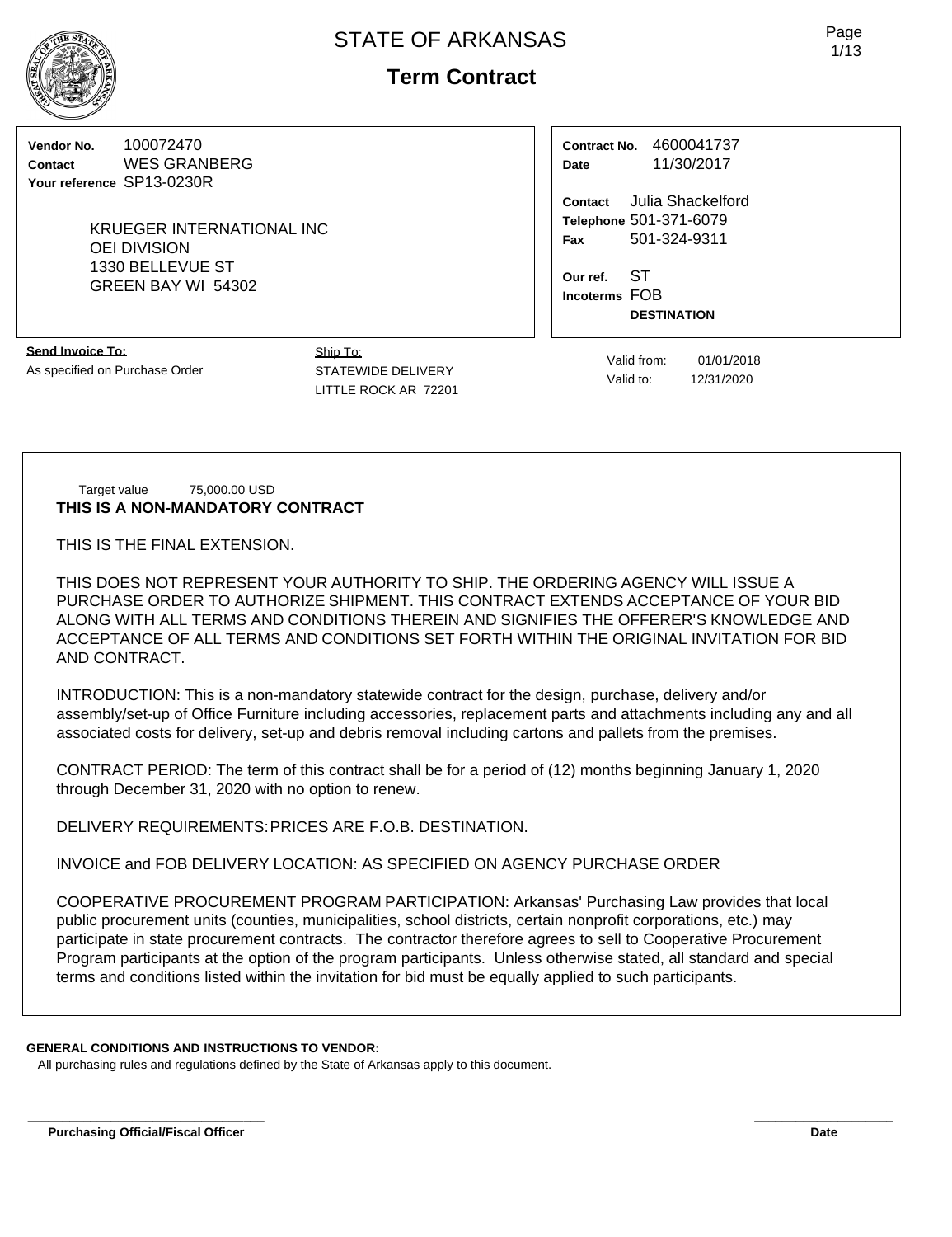

**Vendor No.** 100072470 **Contact** WES GRANBERG **Your reference** SP13-0230R

**Contract No.** 4600041737 **Date** 11/30/2017 **Our reference** ST

| Item | <b>Material/Description</b>                         | <b>Target QtyUM</b> |          | <b>Unit Price</b> | <b>Amount</b> |
|------|-----------------------------------------------------|---------------------|----------|-------------------|---------------|
| 0001 | 10131663<br>TABLE SCHOOL CAFETERIA                  | 1,000.00            | Lump Sum | 1.00              | \$1,000.00    |
| 0002 | 10131672<br><b>CHAIR CAFETERIA</b>                  | 1,000.00            | Lump Sum | 1.00              | \$1,000.00    |
| 0003 | 10131626<br>BED/BUNK DORMITORY/HOSPITALITY          | 1,000.00            | Lump Sum | 1.00              | \$1,000.00    |
| 0004 | 10131627<br><b>DESK DORMITORY/HOSPITALITY</b>       | 1,000.00            | Lump Sum | 1.00              | \$1,000.00    |
| 0005 | 10131628<br>WARDROBE/STORAGE DORMITORY/HOSPITALITY  | 1,000.00            | Lump Sum | 1.00              | \$1,000.00    |
| 0006 | 10131666<br>SHELVING FILING HIGH DENSITY            | 1,000.00            | Lump Sum | 1.00              | \$1,000.00    |
| 0007 | 10131667<br>FILING LATERAL/VERTICAL                 | 2,000.00            | Lump Sum | 1.00              | \$2,000.00    |
| 0008 | 10131668<br>FILING MOVABLE ISLE/ROTARY              | 2,000.00            | Lump Sum | 1.00              | \$2,000.00    |
| 0009 | 10131676<br>ACCESSORIES FREESTANDING CASEGOODS      | 2,000.00            | Lump Sum | 1.00              | \$2,000.00    |
| 0010 | 10131677<br>DESK FREESTANDING CASEGOODS             | 2,000.00            | Lump Sum | 1.00              | \$2,000.00    |
| 0011 | 10131678<br>SHELVING FREESTANDING CASEGOODS         | 1,000.00            | Lump Sum | 1.00              | \$1,000.00    |
| 0012 | 10131679<br>TABLE FREESTANDING CASEGOODS CONF/TRAIN | 1,000.00            | Lump Sum | 1.00              | \$1,000.00    |
| 0013 | 10131669<br>SHELVING/BOOK CARTS LIBRARY             | 1,000.00            | Lump Sum | 1.00              | \$1,000.00    |
| 0014 | 10131670<br><b>CARREL STUDY LIBRARY</b>             | 1,000.00            | Lump Sum | 1.00              | \$1,000.00    |

**GENERAL CONDITIONS AND INSTRUCTIONS TO VENDOR:**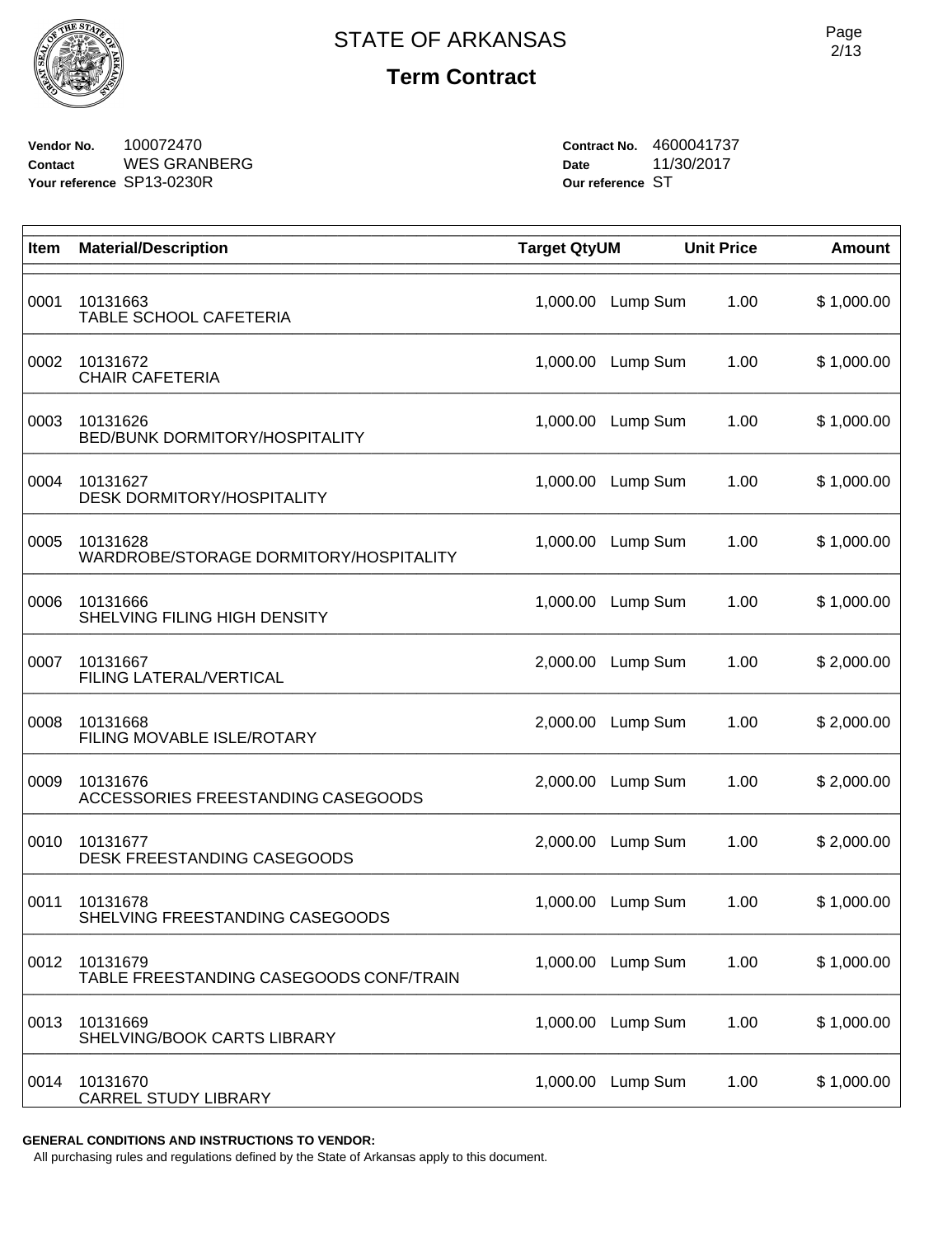

**Vendor No.** 100072470 **Contact** WES GRANBERG **Your reference** SP13-0230R

**Contract No.** 4600041737 **Date** 11/30/2017 **Our reference** ST

| Item | <b>Material/Description</b>                 | <b>Target QtyUM</b> |          | <b>Unit Price</b> | <b>Amount</b> |
|------|---------------------------------------------|---------------------|----------|-------------------|---------------|
| 0015 | 10131671<br><b>TABLE/CHAIR LIBRARY</b>      | 1,000.00            | Lump Sum | 1.00              | \$1,000.00    |
| 0016 | 10131673<br>ACCESSORIES LOUNGE/RECEPTION    | 1,000.00            | Lump Sum | 1.00              | \$1,000.00    |
| 0017 | 10131674<br>SEATING LOUNGE/RECEPTION        | 2,000.00            | Lump Sum | 1.00              | \$2,000.00    |
| 0018 | 10131675<br><b>TABLE LOUNGE/RECEPTION</b>   | 1,000.00            | Lump Sum | 1.00              | \$1,000.00    |
| 0019 | 10131629<br>DESK SCHOOL ADMIN/TEACHER       | 1,000.00            | Lump Sum | 1.00              | \$1,000.00    |
| 0020 | 10131660<br>DESK SCHOOL STUDENT             | 1,000.00            | Lump Sum | 1.00              | \$1,000.00    |
| 0021 | 10131662<br>TABLE SCHOOL CLASSROOM ACTIVITY | 5,000.00            | Lump Sum | 1.00              | \$5,000.00    |
| 0022 | 10131664<br>FURNITURE SCHOOL LAB/SCIENCE    | 1,000.00            | Lump Sum | 1.00              | \$1,000.00    |
| 0023 | 10131665<br><b>SEATING SCHOOL</b>           | 1,000.00            | Lump Sum | 1.00              | \$1,000.00    |
| 0024 | 10131680<br><b>SEATING ERGO/TASK</b>        | 5,000.00            | Lump Sum | 1.00              | \$5,000.00    |
| 0025 | 10131681<br>SEATING EXECUTIVE/MANAGEMENT    | 5,000.00            | Lump Sum | 1.00              | \$5,000.00    |
| 0026 | 10131682<br>SEATING FIXED/RAIL AUDITORIUM   | 5,000.00            | Lump Sum | 1.00              | \$5,000.00    |
| 0027 | 10131683<br><b>SEATING SIDE/STACK</b>       | 5,000.00            | Lump Sum | 1.00              | \$5,000.00    |
| 0028 | 10131685<br>ACCESSORIES MODULAR SYSTEMS     | 1,000.00            | Lump Sum | 1.00              | \$1,000.00    |

**GENERAL CONDITIONS AND INSTRUCTIONS TO VENDOR:**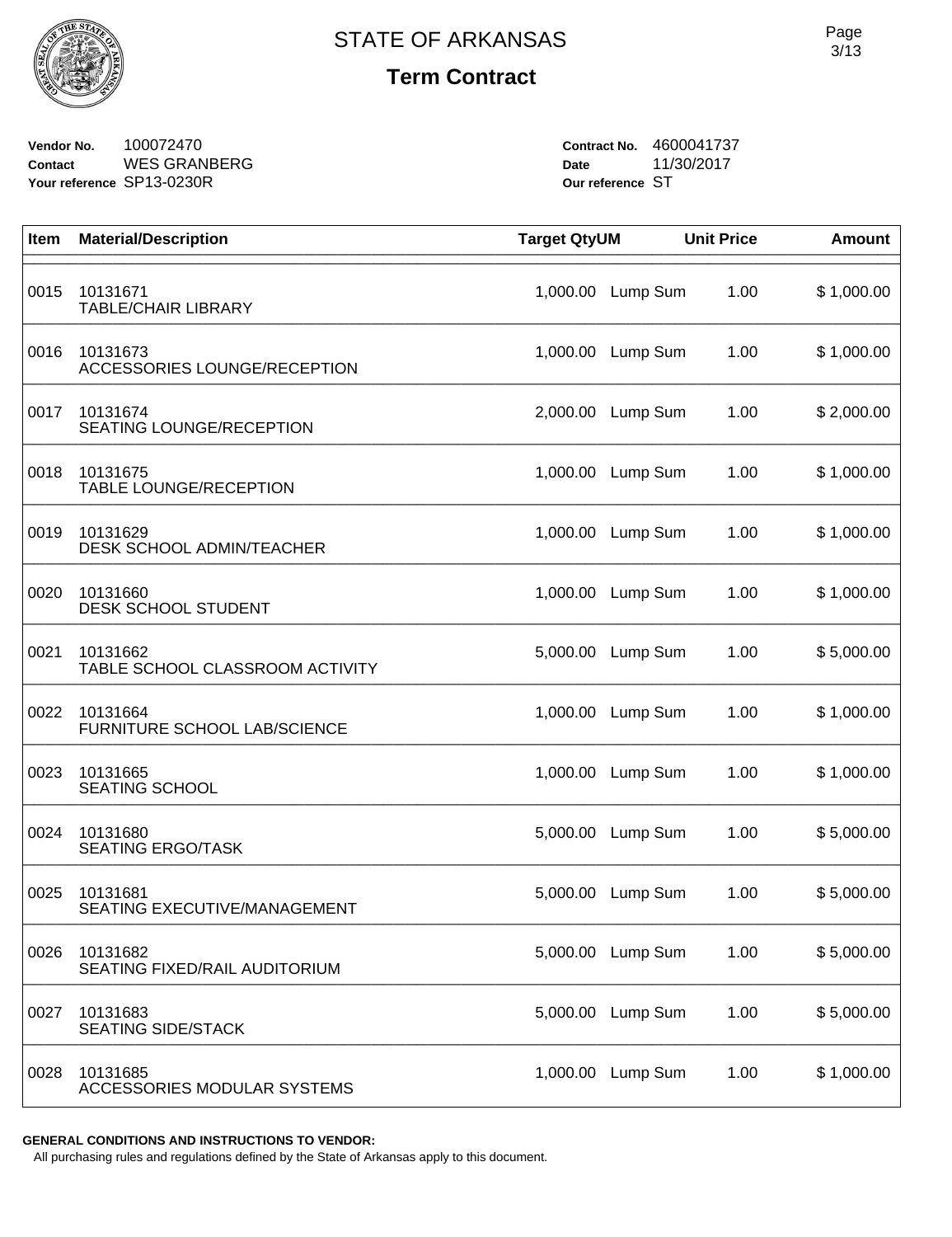

**Vendor No.** 100072470 **Contact** WES GRANBERG **Your reference** SP13-0230R

**Contract No.** 4600041737 **Date** 11/30/2017 **Our reference** ST

| Item | <b>Material/Description</b>                    | <b>Target QtyUM</b> |                   | <b>Unit Price</b> | Amount     |
|------|------------------------------------------------|---------------------|-------------------|-------------------|------------|
| 0029 | 10131686<br>WALL MODULAR SYSTEMS FULL HEIGHT   | 5,000.00            | Lump Sum          | 1.00              | \$5,000.00 |
| 0030 | 10131687<br><b>FRAME/TILE MODULAR SYSTEMS</b>  |                     | 5,000.00 Lump Sum | 1.00              | \$5,000.00 |
| 0031 | 10131688<br>PANEL MODULAR SYSTEMS              | 5,000.00            | Lump Sum          | 1.00              | \$5,000.00 |
| 0032 | 10131689<br>DESKING OPEN PLAN MODULAR SYSTEMS  | 5,000.00            | Lump Sum          | 1.00              | \$5,000.00 |
| 0033 | 10131624<br>DESK SPECIALTY TECHNOLOGY SUPPORT  | 500.00              | Lump Sum          | 1.00              | \$500.00   |
| 0034 | 10131621<br>SUPPORT, KEYBOARD, TECHNOLOGY      | 500.00              | Lump Sum          | 1.00              | \$500.00   |
| 0035 | 10131622<br><b>LIGHTING TECHNOLOGY SUPPORT</b> | 500.00              | Lump Sum          | 1.00              | \$500.00   |
| 0036 | 10131623<br>MONITOR ARM TECHNOLOGY SUPPORT     |                     | 500.00 Lump Sum   | 1.00              | \$500.00   |

Estimated Net Value **75,000.00** 

### **SECTION 1 - GENERAL INFORMATION**

1.1 INTRODUCTION: This is a non-mandatory statewide contract for the design, purchase, delivery and/or assembly/set-up of Office Furniture including accessories, replacement parts and attachments including any and all associated costs for delivery, set-up and debris removal including cartons and pallets from the premises.

1.2 COOPERATIVE PURCHASING PROGRAM PARTICIPATION: Arkansas' Purchasing Law provides that local public procurement units (counties, municipalities, school districts, certain nonprofit corporations, etc.) may participate in state purchasing contracts. The contractor therefore agrees to sell to Cooperative Purchasing Program participants at the option of the program participants. Unless otherwise stated, all standard and special terms and conditions listed within the contract must be equally applied to such participants.

1.3 TYPE OF CONTRACT: The contract will be a one (1) year term contract from the date of award. Upon mutual agreement by the contractor and OSP, the contract may be renewed on a year-to-year basis, for up to six (6) additional one year terms or a portion thereof. In no event shall the total contract term be more than seven (7) years.

#### **GENERAL CONDITIONS AND INSTRUCTIONS TO VENDOR:**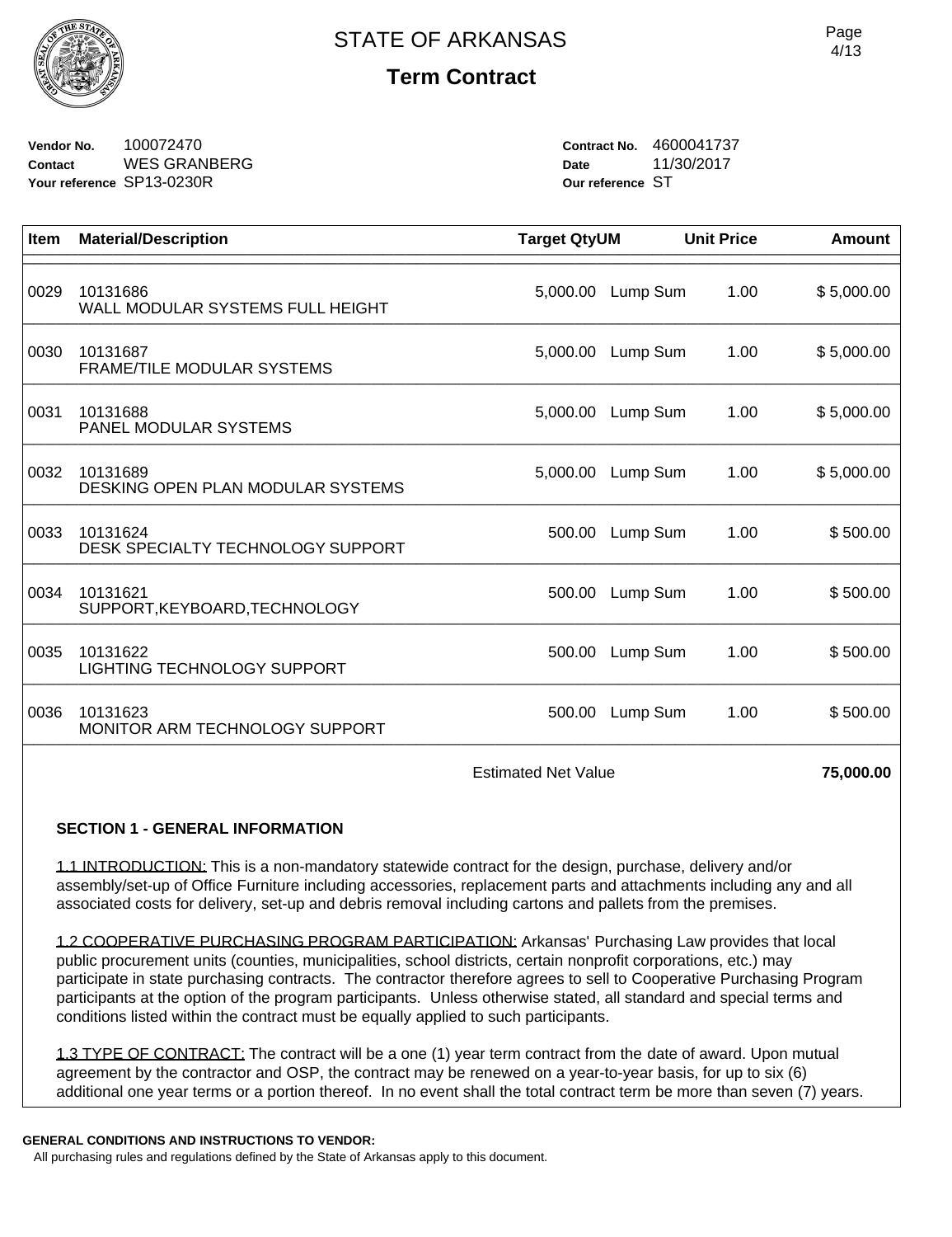

**Vendor No.** 100072470 **Contact** WES GRANBERG **Your reference** SP13-0230R

**Contract No.** 4600041737 **Date** 11/30/2017 **Our reference** ST

1.4 PAYMENT AND INVOICE PROVISIONS: An itemized invoice addressed to the ordering entity shall reference purchase order number, contract number, quantity, description, list and net unit price. Installation/Labor and any other ancillary charges will be shown as a separate line item on all quotes and invoices.

Payment will be made in accordance with applicable State of Arkansas accounting procedures upon acceptance by the Agency. The State may not be invoiced in advance of delivery and acceptance of any commodity. Payment will be made only after the contractor has successfully satisfied the state agency as to the goods purchased. Contractor should invoice agency by an itemized list of charges. Purchase Order Number and/or Contract Number should be referenced on each invoice.

1.5 RECORD RETENTION: The contractor shall be required to maintain all pertinent financial and accounting records and evidence pertaining to the contract in accordance with generally accepted principles of accounting and other procedures specified by the State of Arkansas. Access will be granted upon request, to State or Federal Government entities or any of their duly authorized representatives.

Financial and accounting records shall be made available, upon request, to the State of Arkansas' designee at any time during the contract period and any extension thereof, and for five (5) years from expiration date and final payment on the contract or extension thereof.

1.6 PRIME CONTRACTOR RESPONSIBILITY: The contractor will be required to assume prime contractor responsibility for the contract and will be the sole point of contact with regard to all commodities, services and support. The prime contractor may delegate facilitation of contract orders to their "Authorized/Certified Dealers" only. This delegation will in no way relieve the contractor of any contractual obligations set forth in this Contract Award.

#### 1.7 CONTRACT INFORMATION

- 1. The State of Arkansas may not contract with another party:
- a. Upon default, to pay all sums to become due under a contract.
- b. To pay damages, legal expenses or other costs and expenses of any party.
- c. To conduct litigation in a place other than Pulaski County, Arkansas
- d. To agree to any provision of a contract; which violates the laws or constitution of the State of Arkansas.
- 2. A party wishing to contract with the State of Arkansas should:
- a. Remove any language from its contract which grants to it any remedies other than:
- i. The right to possession.
- ii. The right to accrued payments.
- iii. The right to expenses of de-installation.
- iv. The right to expenses of repair to return the equipment to normal working order, normal wear and tear excluded.

 v. The right to recover only amounts due at the time of repossession and any unamortized nonrecurring cost as allowed by Arkansas Law.

- b. Include in its contract that the laws of the State of Arkansas govern the contract.
- c. Acknowledge that contracts become effective when awarded by the State Procurement Official.

1.8 CONDITIONS OF CONTRACT: The contractor shall at all times observe and comply with federal and State laws, local laws, ordinances, orders, and regulations existing at the time of or enacted subsequent to the execution of this

#### **GENERAL CONDITIONS AND INSTRUCTIONS TO VENDOR:**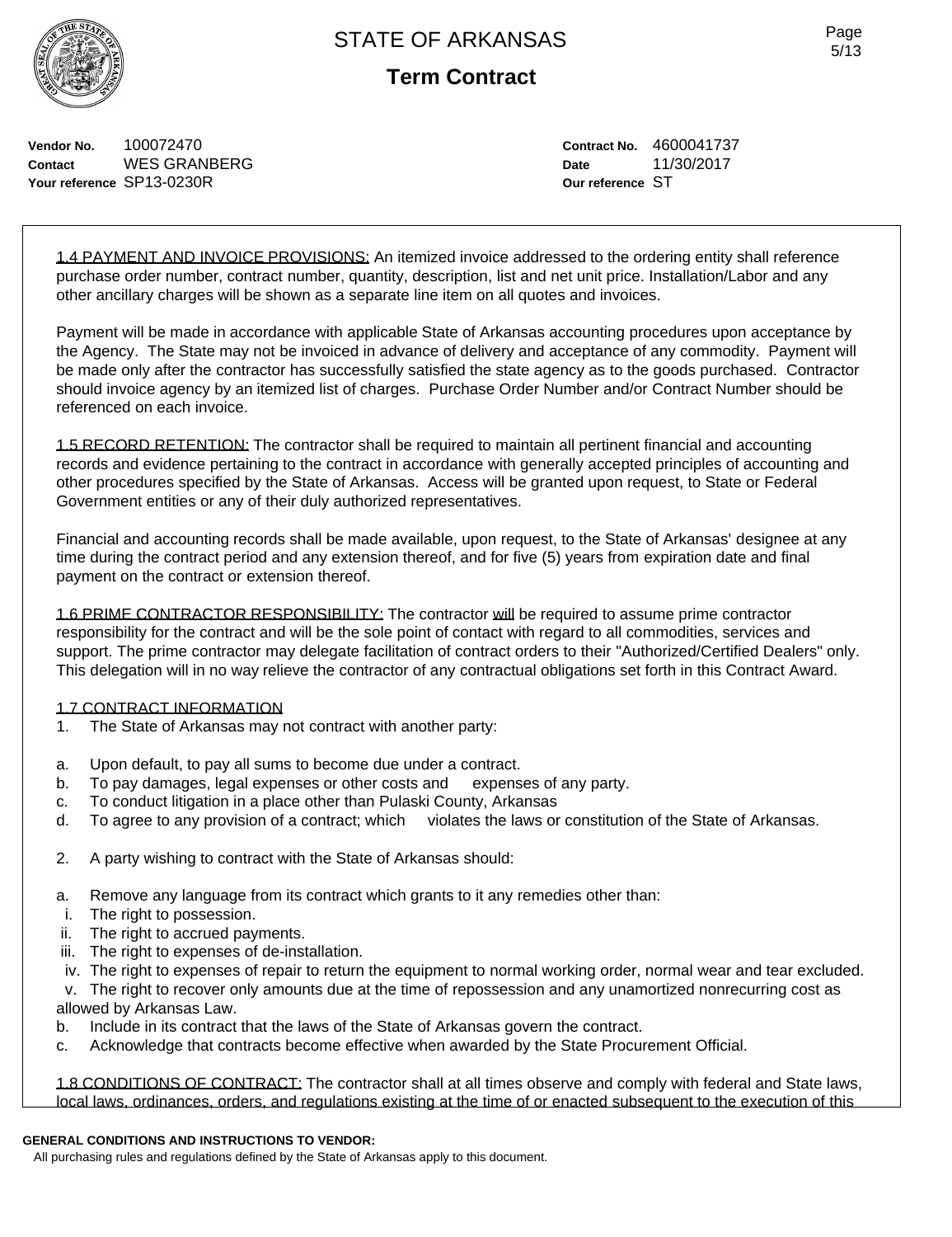**Term Contract**

**Vendor No.** 100072470 **Contact** WES GRANBERG **Your reference** SP13-0230R

**Contract No.** 4600041737 **Date** 11/30/2017 **Our reference** ST

contract which in any manner affect the completion of the work. The contractor shall indemnify and save harmless the agency and all its officers, representatives, agents, and employees against any claim or liability arising from or based upon the violation of any such law, ordinance, regulation, order or decree by an employee, representative, or subcontractor of the contractor.

1.9 STATEMENT OF LIABILITY: The State will demonstrate reasonable care but shall not be liable in the event of loss, destruction, or theft of contractor-owned items to be delivered or to be used in the installation of deliverables. The contractor is required to retain total liability until the deliverables have been accepted by the "authorized agency official." At no time will the State be responsible for or accept liability for any contractor-owned items.

1.10 AWARD RESPONSIBILITY: The State Procurement Official will be responsible for award and administration of any resulting contract.

1.11 DELEGATION AND/OR ASSIGNMENT: The contractor shall not assign the contract in whole or in part or any payment arising there from without the prior written consent of the State Procurement Official. The contractor may delegate facilitation of contract orders to their "Authorized/Certified Dealers" only. This delegation will in no way relieve the contractor of any contractual obligations set forth in this Contract Award.

1.12 DISCOUNT CHANGE CLAUSE: The contractor may offer larger discount percentages for products, accessories, replacement parts and attachments at any time during the contract term.

1.13 LENGTH OF PRICE GUARANTEE: Discount percentages shall be firm for the term of the contract.

1.14 DELIVERY: FOB DESTINATION, INSIDE DELIVERY, FREIGHT PAID: Whenever possible, contractors should give the ordering entities 3 working days prior notice of any deliveries and/or installations. Furniture contractors will not be responsible for the removal/moving of existing furnishings unless requested by the ordering entity. Contractors should verify site readiness prior to delivery. All deliveries will be made during normal working hours unless otherwise arranged with the ordering entity. Contractor will communicate any scheduling delays and/or changes immediately. Agencies will not be responsible for any freight damage, concealed or otherwise.

1.15 SPECIAL DELIVERY INSTRUCTIONS: All shipments will be FOB destination (as specified on Ordering Entity Purchase Order).

### **Delivery/Installation Instructions:**

Due to the varying locations and circumstances involved in deliveries and installations, all deliveries and installations will be quoted on a project by project basis.

All installation, labor, and or delivery charges must be shown as a separate line item on quotes and invoices.

One of the following delivery methods must be specified on every Agency Purchase Order:

(1) Drop Shipped: Off loaded by carrier to an Agency loading dock or designated area. There will be no charge to the ordering Agency for this delivery method.

(2) Inside Delivery: Off loaded, un-boxed/wrapped and placed in pre-determined locations within the building. Contractor will be responsible for the removal of any trash, packaging materials, and cartons associated with the delivery.

### **GENERAL CONDITIONS AND INSTRUCTIONS TO VENDOR:**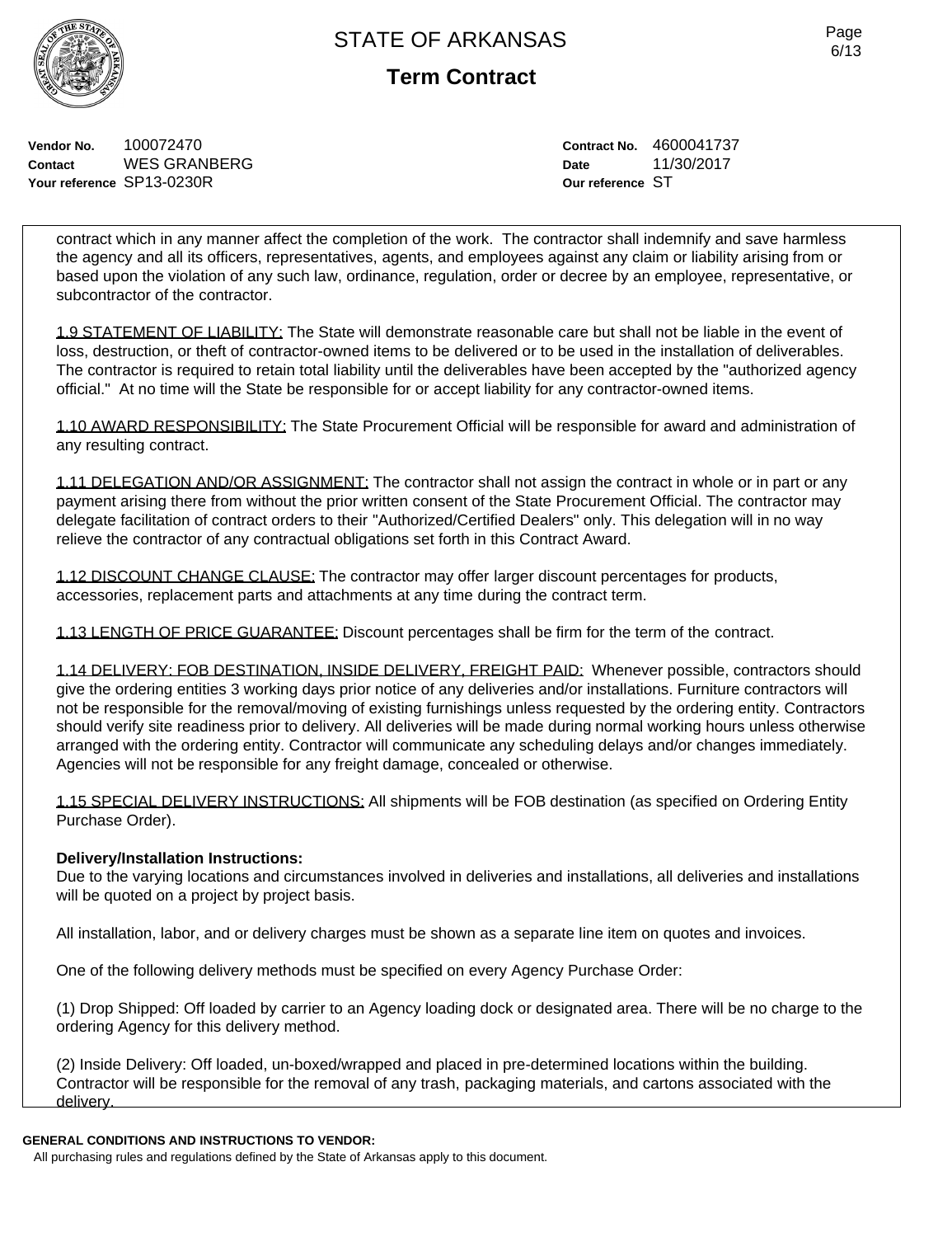**Vendor No.** 100072470 **Contact** WES GRANBERG **Your reference** SP13-0230R

**Contract No.** 4600041737 **Date** 11/30/2017 **Our reference** ST

(3) Delivered and Installed: Off loaded, and installed. Installation shall include but not limited to; any and all labor, material, and tools necessary to install furniture in accordance with approved plans and specifications and/or the direction of authorized agency personnel. The installation company will be responsible for the removal of any trash, packing material, and cartons associated with their installation.

The contractor/installation company will repair/replace (to the satisfaction of the ordering entity) any damage to the building or its contents that they (the contractor) caused in the course of their work. This includes but is not limited to: walls, floors, floor coverings, ceilings, elevators, doors, doorways, and any existing fixtures and furniture. The agency may withhold payment until repairs are satisfactorily completed.

1.16 ACCEPTANCE STANDARDS: Inspection and acceptance/rejection of products shall be made within thirty (30) days of receipt or upon completion of installation should that installation period extend beyond thirty (30) days. Ordering entity shall have the option to return any products within the thirty (30) days.

Return Requirements: Ordering entity shall coordinate returns with the Contractor. Upon notification by the ordering entity of a duplicate shipment, over-shipment or shipment in poor condition, the products must be promptly removed at the contractor and/or dealer's expense. Ordering entities reserve the right to return products for defects in material and/or workmanship. In the event of product return, the ordering entity reserves the right to accept either a full refund for the returned product or a replacement of the product.

Performance Requirements: The ordering entity reserves the right to inspect and verify that all deliveries are in accordance with specifications, both at the point of delivery and at the point of use. For orders that specify an "authorized party" to receive and inspect deliveries and/or installations, acceptance and inspection procedures must be performed by the "authorized party" to be considered and accepted by the ordering entity. Products inspected at the time of use are subject to refusal and return requirements for issues of quality such as defects in manufacturing and/or workmanship. Products will not be considered accepted by the ordering entity until the installation is complete for the applicable products.

**1.17 CANCELLATION:** In the event the State no longer needs the service or commodity specified in the contract or purchase order due to program changes, changes in laws, rules, or regulations, relocation of offices, or lack of appropriated funding, the State may cancel the contract or purchase order by giving the contractor written notice of such cancellation thirty (30) days prior to the date of cancellation.

### **SECTION 2 - SPECIFIC REQUIREMENTS**

2.1 QUALITY: The items must be in conformance with normal industry standards as specified within this Contract Award.

**2.2 GUIDELINES:** The Office of State Procurement adheres to all guidelines set forth by the State and Federal Government concerning The Americans with Disabilities Act (ADA) as well as all mandated fire codes.

2.3 ORDERING PROCEDURE: Orders placed against this contract may be in the form of an agency issued purchase order on an as-required basis. Or an agency may also use the Arkansas State Purchasing Card (P-Card) to purchase furniture.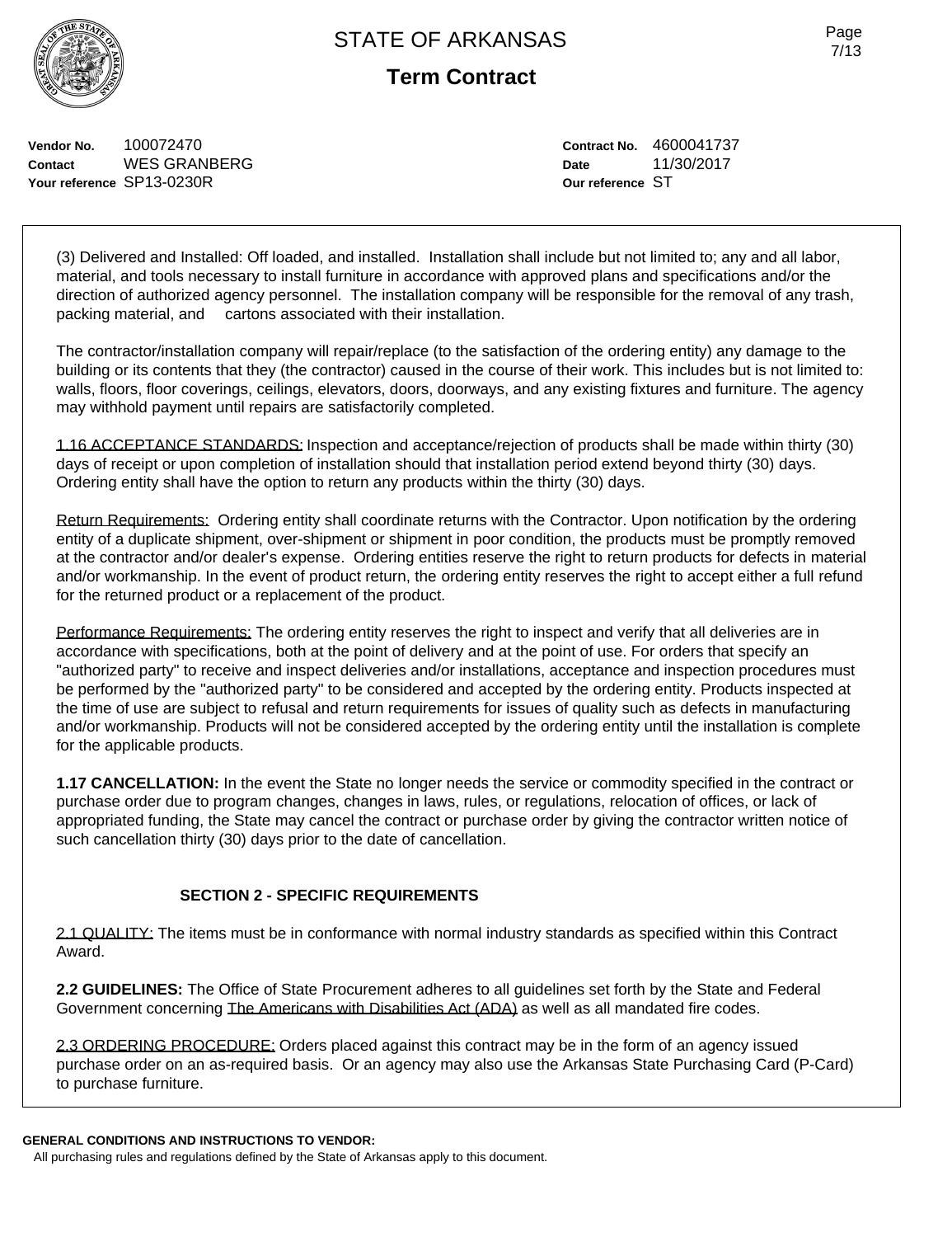**Term Contract**

**Vendor No.** 100072470 **Contact** WES GRANBERG **Your reference** SP13-0230R

**Contract No.** 4600041737 **Date** 11/30/2017 **Our reference** ST

2.4 QUANTITY BASIS OF CONTRACT - NO GUARANTEED QUANTITIES: The contract established has no guarantee of any specific quantity and the State is obligated only to buy that quantity which is needed by its agencies.

2.5 MINIMUM ORDER QUANTITY: The State makes no commitment to purchase any minimum or maximum quantity, or dollar volume of products from the selected suppliers. Utilization of this agreement will be on an as needed basis by State Agencies and/or Cooperative Participants, Cities, Counties, Schools K-12, Colleges and Universities. The State will award to multiple suppliers; however, the State reserves the right to purchase like and similar products from other suppliers as necessary to meet operational requirements.

Note: Issuance of an award does not guarantee an order.

2.6 reporting requirements: The product manufacturer agrees to provide a yearly sales report to the Office of State Procurement. This report is due on the 15th of July following the year's activity. The report **must** include the total sales of all furniture orders against the contract. The report should include the following: reporting time period, manufacturer/dealer name, furniture category, quantity and dollar value of each item sold, and the name of the purchasing entity.

Note: OSP reserves the right to request a sales report on an as-needed basis.

Email report to: osp-furniture@dfa.arkansas.gov

2.7 FURNITURE CLASSIFICATIONS: Furniture classifications include but not limited to: Cafeteria, Dormitory, Library Shelving and Library Related, Lounge, Systems (Modular), School (Classroom), Freestanding, Seating, Filing Systems and Equipment, and Technology Support.

### 2.8 GENERAL DEFINITION OF PRODUCTS:

#### **Item 1: Cafeteria Furniture**

- · Mobile tables on rollers with or without benches or stools.
- · Round and rectangular cafeteria tables without benches or stools.

### **Item 2: Dormitory Furniture**

· Metal, wood, or wood clad metal wardrobes, beds and mattresses, night stands, chest of drawers, and single pedestal dormitory student desks with keyboard or center drawers.

### **Item 3: Library Shelving and Library Related Furniture**

· Cantilever, reversed cantilever, four post library shelving (all of which include mobile shelving), and end panels for covering end of panels.

· Library Related Furniture, which includes but not limited to: book trucks, circulation desks, library tables, card catalogs, study carrels, storage cabinets, periodical racks, dictionary stands, and display cases.

### **Item 4: Lounge Furniture**

#### **GENERAL CONDITIONS AND INSTRUCTIONS TO VENDOR:**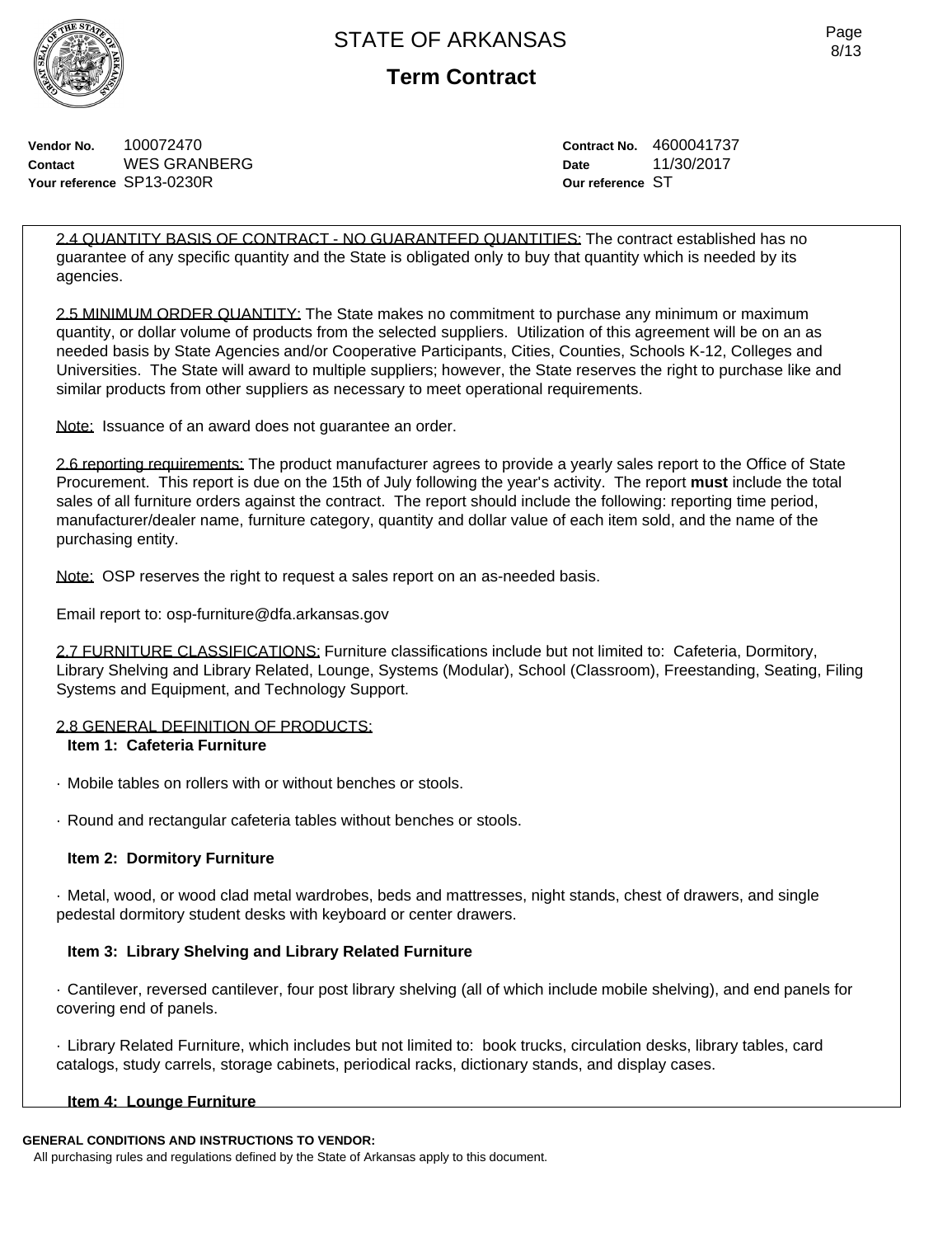**Vendor No.** 100072470 **Contact** WES GRANBERG **Your reference** SP13-0230R

**Contract No.** 4600041737 **Date** 11/30/2017 **Our reference** ST

· Upholstered wood, metal, or rotationally molded lounge seating which includes but not limited to: (lounge chairs, recliners, love seats, sofas, and assemblies and replacements only).

· Complimentary tables, benches, and ottomans for lounge seating. Manufacturers must have lounge seating to match tables, benches and ottomans.

· Upholstered wood or metal multiple seating, ganging seating, and tandem seating.

### **Item 5: Systems Furniture (Modular)**

· A complete and comprehensive catalog of all systems furniture, including modular work stations, lines and accessories.

· Metal, wood or laminate modular furniture, these can include complimentary components such as keyboard drawers, task lights, tack boards, etc. and storage units.

### **Item 6: School Furniture (Classroom)**

- · Student desk, chair desks, tablet arm chairs and stools.
- · Single unit pedestal teacher's desks
- · Study carrels and storage cabinets
- · Stacking chairs, student chairs and folding chairs

· Classroom activity, computer, folding, training tables and accessories, such as, ganging devices, electrical/data components and storage dollies.

### **Item 7: Freestanding/Casegoods Furniture**

· A complete and comprehensive catalog of all case goods, furniture, (including folding and mobile) desks and tables.

· Conference room tables, lecterns, media cabinets, storage cabinets and presentation boards

### **Item 8: Seating**

· A complete and comprehensive catalog of chairs, auditorium and general seating.

· Wood, metal or ergonomic seating which may include but limited to: executive, managerial, task, operational, stools, side, occasional, stacking, conference, and theater type seating.

· Products must meet or exceed ANSI/BIFMA requirements.

## **Item 9: Filing Systems and Equipment**

· A complete and comprehensive catalog of filing systems including vertical and lateral files, bookcases, mobile

## **GENERAL CONDITIONS AND INSTRUCTIONS TO VENDOR:**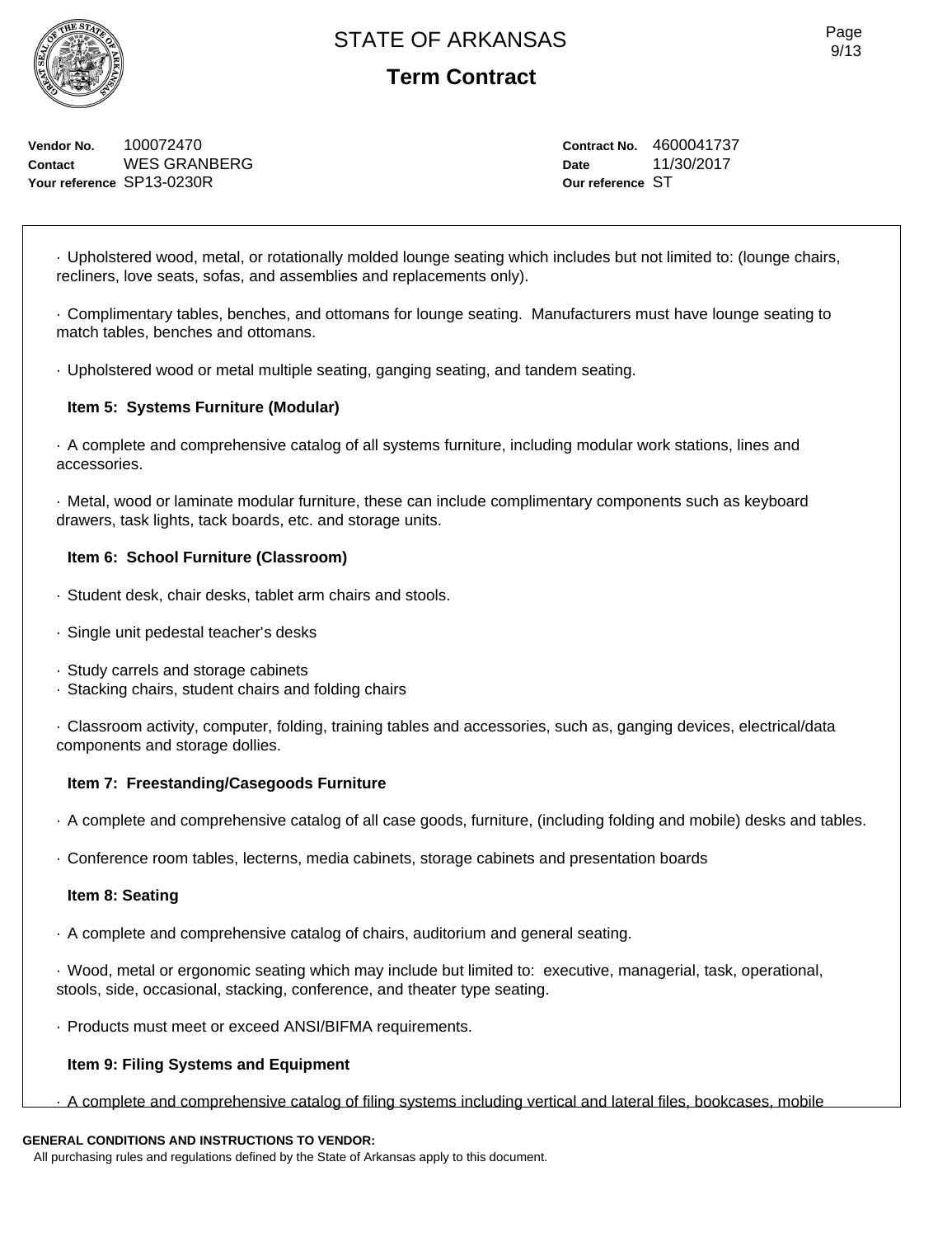

**Term Contract**

**Vendor No.** 100072470 **Contact** WES GRANBERG **Your reference** SP13-0230R

**Contract No.** 4600041737 **Date** 11/30/2017 **Our reference** ST

cabinets and freestanding file cabinets.

### **Item 10: Technology Support Furniture**

· A complete and comprehensive catalog of technology support furniture to support technology based learning environments.

**ANY PERMANENT FURNITURE INSTALLATION** for State Agencies as well as requested space alterations, attached fixtures, furnishings and erected additions must have Arkansas Building Authority (ABA) approval if:

- **(a)** The building is owned by ABA and/or
- **(b)** The product and installation exceeds the sum of \$20,000.00.
- (Excluding ABA exempt agencies)

Note: the Americans with Disabilities ACT and the Arkansas *Fire Codes* must be adhered to as set forth by local and federal guidelines by the ordering entity and the contractor.

Codes, Permits, Licenses for Permanent Installation:

The contractor must comply with all State mandatory licensing requirements prior to installation. Questions on licensing requirements should be directed to the State Licensing Board. Contractor must furnish and install all furniture and materials in compliance with all applicable codes, whether local, state, or federal; and that all permits or licenses required for installation will be obtained without cost to the State.

**2.9 PRODUCT MANUFACTURER'S SUPPLIERS:** Only those dealers/distributors listed by the manufacturer will be considered authorized to act on behalf of the Product Manufacturer.

2.10 CONTRACT RENEWAL PERIOD: FURNITURE ADDITIONS/DELETIONS: Contractors wishing to make furniture additions/changes to their contract during the contract period should be aware of the following:

additions/changes will be allowed only once during a contract period. No changes to discount percentages are allowed during this contract period.

Additions/changes must be submitted during the contract renewal period.

When requesting additions and/or changes; contractor shall submit a request either by letter or via email which shall include a list of all items being proposed for addition and/or change.

Contractor shall submit all required documents supporting any new items.

Product literature for all new items shall also be submitted with the request.

Contractor is responsible for submitting a complete name, address, email address, phone and fax numbers when a new dealer is added.

2.11 PRICE LISTS AND PRODUCT INFORMATION: Contractors should provide an electronic version of the proposed price list in an Excel format or pdf on a jump drive. Also provide a dealer list, if applicable in an Excel format with "read and write" capabilities on the same jump drive. No costs or expenses associated with providing this

#### **GENERAL CONDITIONS AND INSTRUCTIONS TO VENDOR:**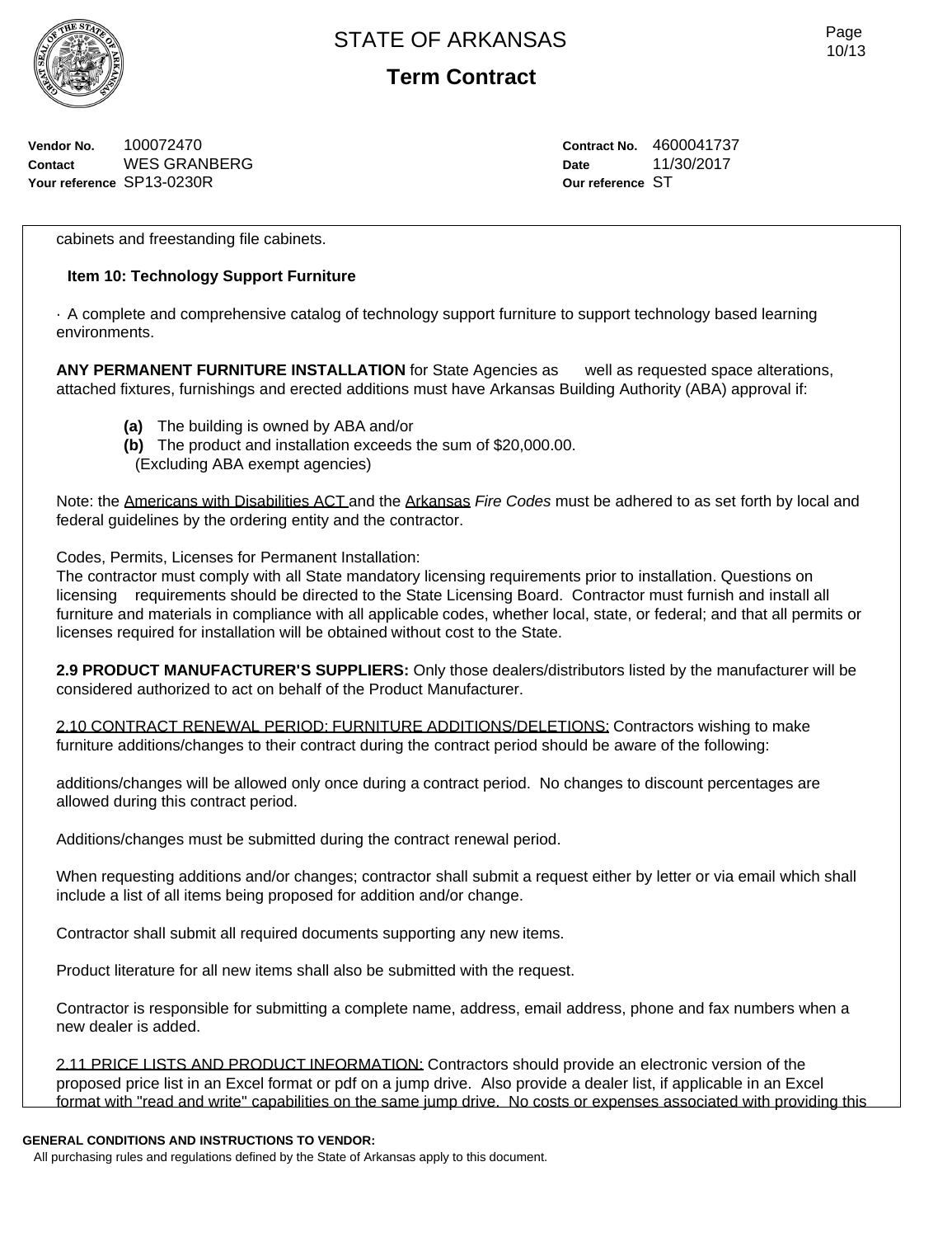**Term Contract**

**Vendor No.** 100072470 **Contact** WES GRANBERG **Your reference** SP13-0230R

**Contract No.** 4600041737 **Date** 11/30/2017 **Our reference** ST

information in the required format shall be charged to the State of Arkansas. At the time of contract renewal contractor will furnish OSP with an updated dealer list and published price list.

2.12 LITERATURE: The manufacturer/dealer shall furnish price lists, catalogs, and description literature upon request by any using entity, and at no cost to the entity.

2.13 SPECIAL PACKAGING: Items shall be packaged and cartoned so as to protect the contents from damage during shipment, handling and storage. Shipping container shall have a label with the following information:

Name of Receiving Agency Agency Purchase Order Number Name of Supplier Item Description of Contents Manufacturer Name Model Name and Number

2.14 WARRANTY: Minimum acceptable warranty will be for a period of one year from the date of product acceptance by the ordering entity. Warranty shall cover defects in material and workmanship and shall cover all costs associated with the repair or replacement of defective items including labor, parts, transportation costs, travel time and expense, and any other costs associated with such repair or replacement.

If anytime during the first (1) year warranty period the product does not perform in accordance to manufacturer's specification, the successful contractor will be notified in writing. The contractor shall pick up the product at the contractor's expense, and replace with product that meets or exceeds prior assembled product. Should product performance remain unacceptable to ordering entity, entity may request a full return of the purchase price (including taxes).

2.15 ORDER CANCELLATION: Users of this contract are advised that orders (all or part) cancelled or returned after acceptance of requested merchandise will be subject to a restocking fee of ten percent (10%) of the invoice amount (not to exceed \$500.00 per order) plus return freight charges. The amount authorized for payment of return freight will, in no instance, be more than original delivery charges documented by carrier. These charges may be applied, at the option of the supplier, to those orders which have been accepted. Orders cancelled prior to shipment or acceptance by ordering entity from the manufacturer will not be assessed charges.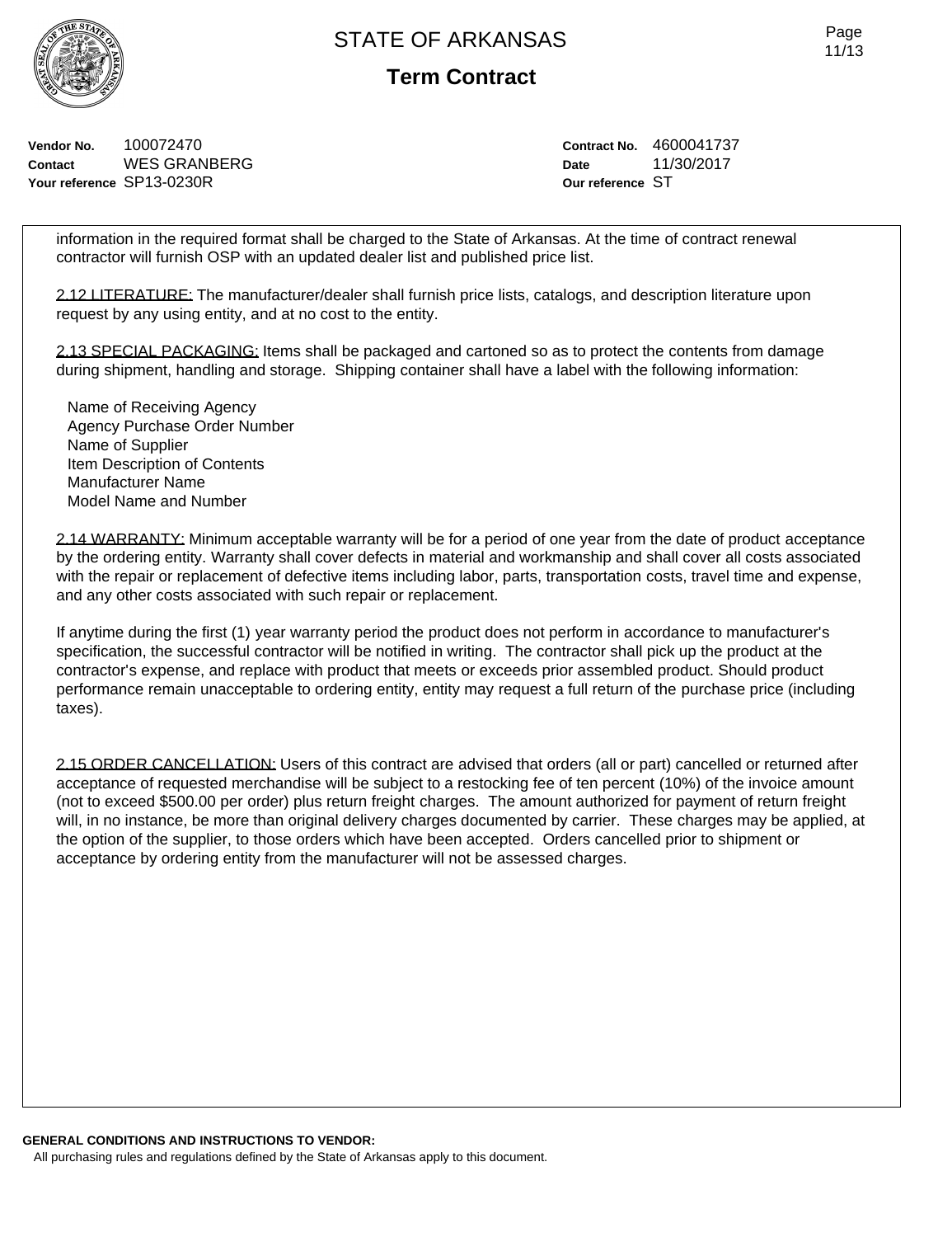

**Vendor No.** 100072470 **Contact** WES GRANBERG **Your reference** SP13-0230R

**Contract No.** 4600041737 **Date** 11/30/2017 **Our reference** ST

#### **TERMS AND CONDITIONS**

1. GENERAL: All terms and conditions stated in the invitation for bid govern this contract

2. PRICES: Prices are firm and not subject to escalation, unless otherwise specified in the invitation for bid.

3. DISCOUNTS: All cash discounts offered will be taken if earned.

4. TAXES: Most state agencies must pay state sales tax. Before billing, the contractor should contact the ordering agency to find out if that agency must pay sales tax. Itemize state sales tax when applicable on invoices.

5. BRAND NAME REFERENCES: The contractor guarantees that the commodity delivered is the same as specified in the bid.

6. GUARANTY: All items delivered are to be newly manufactured, in first- class condition, latest model and design, including, where applicable, containers suitable for shipment and storage unless otherwise indicated in the bid invitation. The contractor guarantees that everything furnished hereunder will be free from defects in design, workmanship, and material; that if sold by drawing, sample or specification, it will conform thereto and will serve the function for which furnished. The contractor further guarantees that if the items furnished hereunder are to be installed by the contractor, such items will function properly when installed. The contractor also guarantees that all applicable laws have been complied with relating to construction, packaging, labeling, and registration. The contractor's obligations under this paragraph shall survive for a period of one year from the date of delivery, unless otherwise specified in the invitation for bid.

7. AWARD: This contract award does not authorize shipment. Shipment against this contract is authorized by the receipt of a purchase order from the ordering agency. A written purchase order mailed or otherwise furnished to the contractor results in a binding obligation without further action by either party.

8. DELIVERY: The term of the contract is shown on the face of the contract award. The contractor is required to supply the state's needs during this term. The number of days required to place the commodity in the receiving agency's designated location under normal conditions is also shown. Consistent failure to meet delivery without a valid reason may cause removal from the bidders' list or suspension of eligibility for award.

9. BACK ORDERS OR DELAY IN DELIVERY: Back orders or failure to deliver within the time required may be default of the contract. The contractor must give written notice to the Office of State Procurement and ordering agency of the reason and the expected delivery date. If the reason is not acceptable, the contractor is in default. The Office of State Procurement has the right to extend delivery if reasons appear valid. If the date is not acceptable, the agency may buy elsewhere.

10. DELIVERY REQUIREMENTS: No substitutions or cancellations are permitted without written approval of the Office of State Procurement. Delivery shall be made during agency work hours only, 8:00 a.m. to 4:30 p.m., unless prior approval for other delivery has been obtained from the agency. Packing memoranda shall be enclosed with each shipment.

#### **GENERAL CONDITIONS AND INSTRUCTIONS TO VENDOR:**